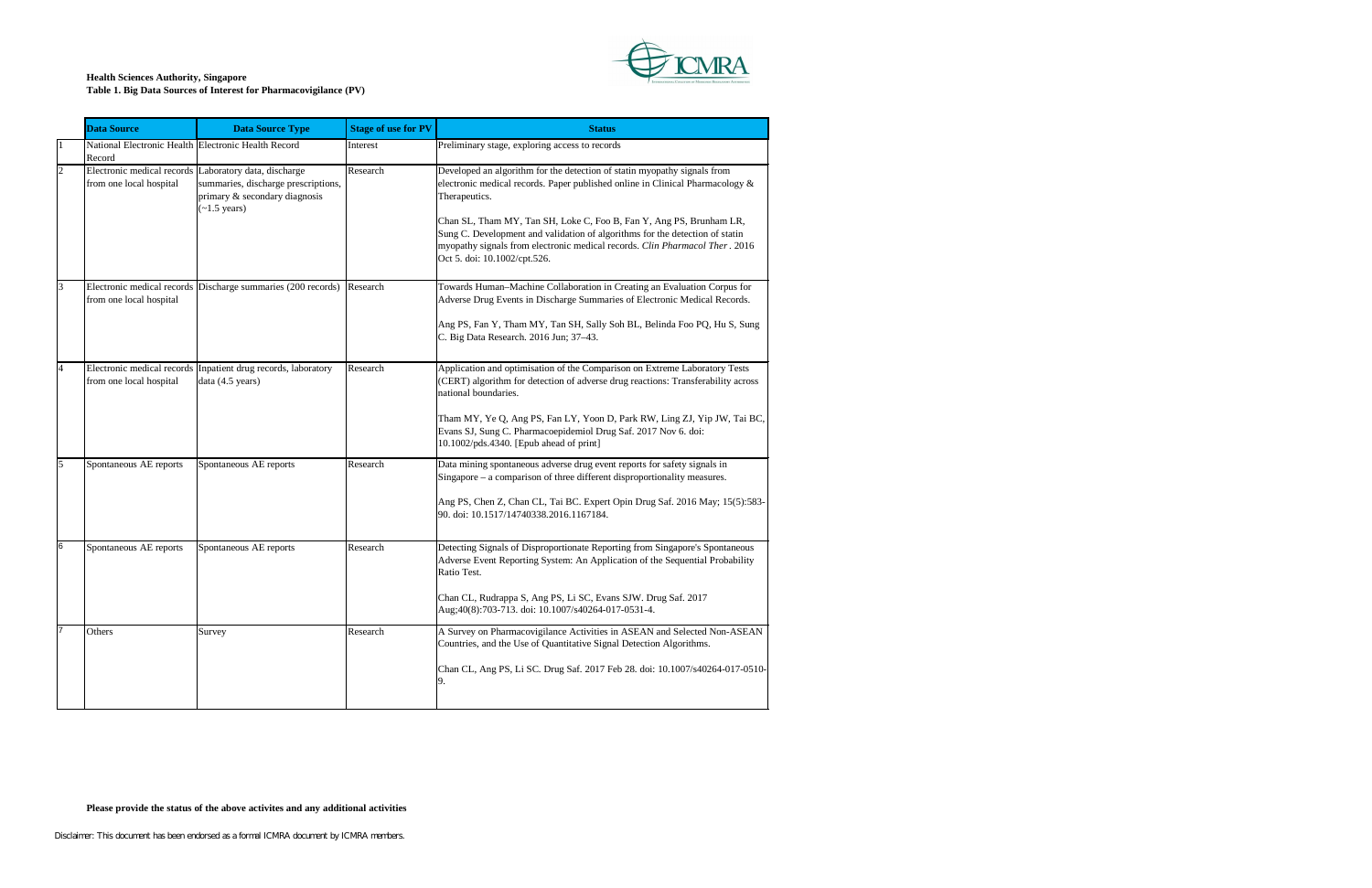### **TGA-Australia**

**Table 1. Big Data Sources of Interest for Pharmacovigilance (PV)**

| <b>Data Source</b>                                                                                                             | <b>Data Source Type</b>                                                                                                                                                                                                                                                                                                                                                          | <b>Stage of use for PV</b>                     | <b>Status</b>                                                                                                                                              |
|--------------------------------------------------------------------------------------------------------------------------------|----------------------------------------------------------------------------------------------------------------------------------------------------------------------------------------------------------------------------------------------------------------------------------------------------------------------------------------------------------------------------------|------------------------------------------------|------------------------------------------------------------------------------------------------------------------------------------------------------------|
| Medicare Benefits Schedule (MBS)                                                                                               | Administrative Health data                                                                                                                                                                                                                                                                                                                                                       | Proof-of-Concept                               |                                                                                                                                                            |
| <b>Pharmaceutical Benefit Schedule (PBS)</b>                                                                                   | Administrative Health data                                                                                                                                                                                                                                                                                                                                                       | Proof-of-Concept                               |                                                                                                                                                            |
| <b>Admitted Patients Data Collection</b><br>3.                                                                                 | Clinical/Administrative Health Data<br>3.                                                                                                                                                                                                                                                                                                                                        | Interest                                       |                                                                                                                                                            |
| My Health Record (MHR)<br>4.                                                                                                   | <b>Electronic Health Record</b><br>4.                                                                                                                                                                                                                                                                                                                                            | Interest<br>4.                                 |                                                                                                                                                            |
| Australia Childhood Immunisation Register (ACIR)<br>5.                                                                         | Clinical register<br>$\mathcal{L}$ .                                                                                                                                                                                                                                                                                                                                             | Interest                                       |                                                                                                                                                            |
| Medicine Insight<br>$\mathfrak{b}$ .                                                                                           | Electronic Medical Records from approximately 500 General Practices<br>6.                                                                                                                                                                                                                                                                                                        | 6.<br>Interest                                 |                                                                                                                                                            |
| 7. Research study - medicines post- marketing signal<br>verification using the 45 and Up Study and linked services<br>datasets | 7. Survey data (from the 45 and Up Study which includes 10% of the above 45<br>population of New South Wales), administrative health data (MBS, PBS), clinical<br>health data (Admitted Patients Data Collection, Emergency Department Data<br>Collection), other administrative data (eg from the Register of Births, Deaths and<br>Marriages), registry data (Cancer Registry) | 7. Feasibility study/ proof of<br>concept      | 7. Ethics approval obtained, data has<br>been linked, awaiting delivery of data<br>from data custodians. Data analysis<br>expected to commence in May 2017 |
| 8. Project - Medicines post-market signal detection using<br>Prescription Sequence Symmetry Analysis (PSSA) of PBS<br>data     | Administrative Health data<br>8.                                                                                                                                                                                                                                                                                                                                                 | 8. Feasibility assessment/<br>proof of concept | 8. Currently engaging consultants for<br>the project                                                                                                       |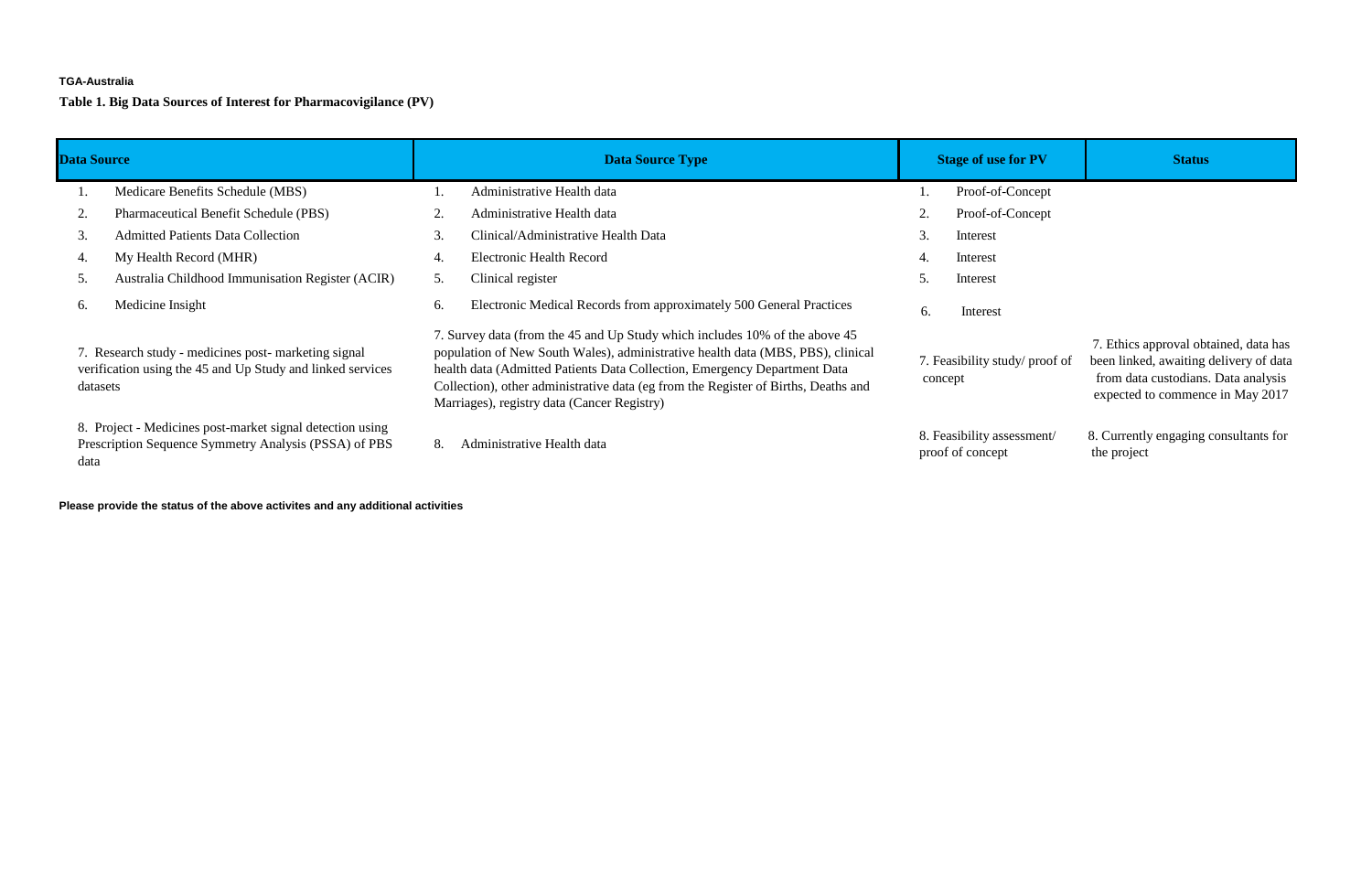### **ANVISA-Brazil**

**Table 1. Big Data Sources of Interest for Pharmacovigilance (PV)**

| <b>Data Source</b> |                                                                |    | <b>Data Source Type</b>        |    | <b>Stage of use for PV</b> |    | <b>Status</b> |
|--------------------|----------------------------------------------------------------|----|--------------------------------|----|----------------------------|----|---------------|
|                    | <b>Information System Mortality SIM</b>                        |    | <b>Eletronic Health Record</b> |    | Interest                   |    | Interest      |
| z.                 | <b>Outpatient Information System SIA SUS</b>                   | ۷. | <b>Eletronic Health Record</b> |    | Interest                   |    | Interest      |
| 3.                 | Hospital Information Sytem SIH SUS                             |    | <b>Eletronic Health Record</b> |    | Interest                   |    | Interest      |
| 4.                 | São Paulo Pharmacovigilance System PERIWEB                     | 4. | <b>ADR</b> Reports             | 4. | Interest                   | 4. | Interest      |
| $\mathcal{L}$ .    | Information System of the National Immunization Program SI-PNI |    | <b>Eletronic Health Record</b> |    | Interest                   |    | Interest      |
| 6.                 | Surveillance System Adverse Events After Vaccination SI-EAPV   | 6. | <b>ADR</b> Reports             | 6. | Interest                   | 6. | Interest      |
|                    | National System of Toxic-Pharmacologic Information SINITOX     |    | <b>Eletronic Health Record</b> |    | Interest                   |    | Interest      |

| ıtus             |  |
|------------------|--|
| est <sup>.</sup> |  |
| est <sup>.</sup> |  |
| est <sup>.</sup> |  |
| est <sup>.</sup> |  |
|                  |  |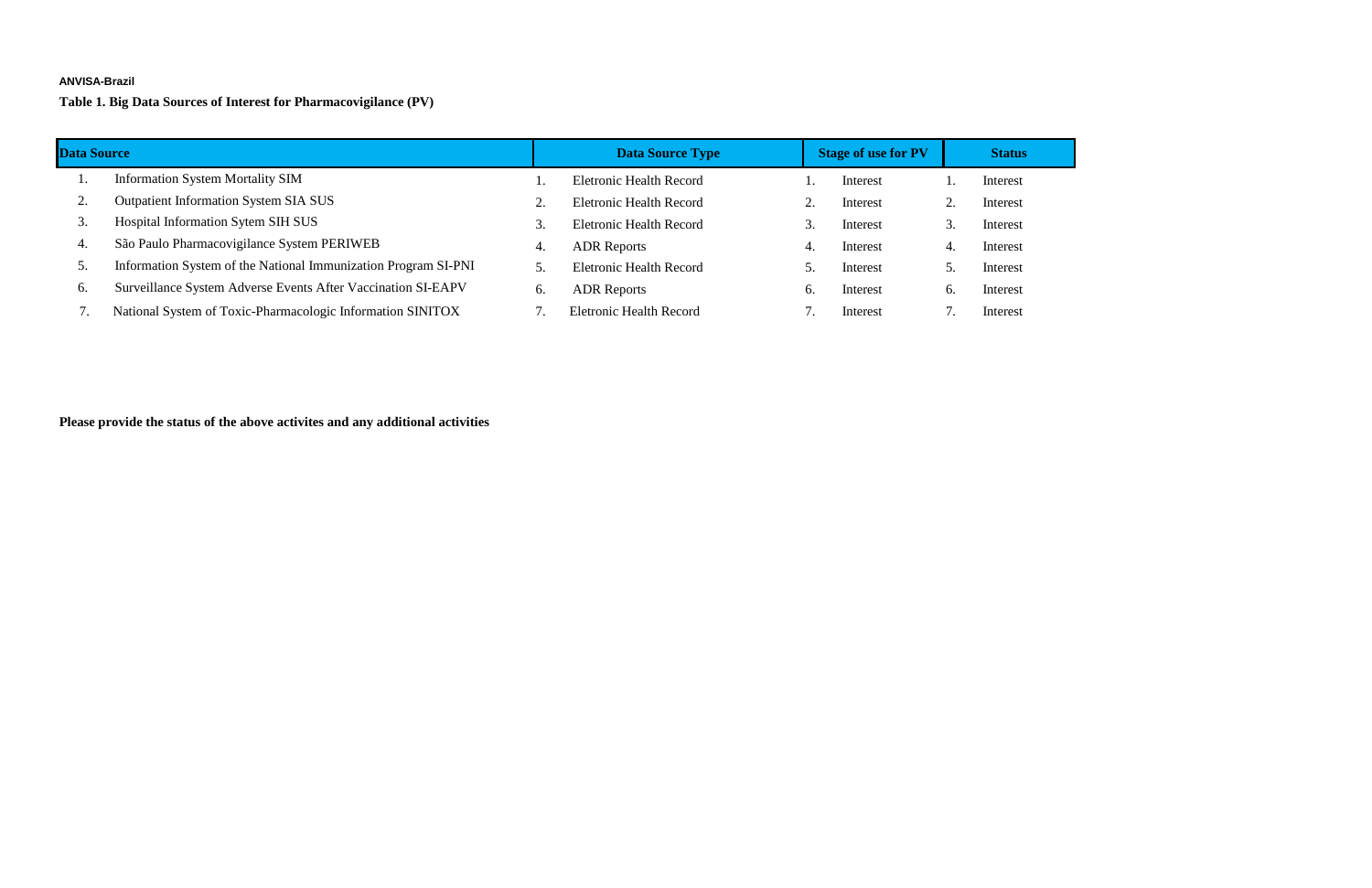### HC-Canada

**Table 1. Big Data Sources of Interest for Pharmacovigilance (PV)**

| <b>Data Source</b> |                                                                 |                 | <b>Data Source Type</b>                   |    | <b>Stage of use for PV</b> | <b>Status</b>                                                                                                                      |
|--------------------|-----------------------------------------------------------------|-----------------|-------------------------------------------|----|----------------------------|------------------------------------------------------------------------------------------------------------------------------------|
|                    | Canadian Institute for Health Information (CIHI)                |                 | Administrative data                       |    | Active                     | Hospitalization data is being used ad hoc to support s                                                                             |
| $\mathcal{L}$ .    | Canadian Primary Care Sentinel Surveillance Network (CPCSSN)    |                 | Cleaned data from Electronic medical reco | z. | Proof-of-Concept           | Recent activities include group discussions on potent                                                                              |
|                    | IMS Evidence 360                                                | $\mathfrak{I}.$ | <b>Electronic Medical Records</b>         | 3. | Interest                   | Unchanged                                                                                                                          |
|                    |                                                                 |                 |                                           |    |                            | The scoping review started in June 2016 and is now i<br>used to inform the development of a pilot platform for<br>in Canada        |
| 4.                 | Drug Safety and Effectiveness Network (DSEN) Social Media Study | 4.              | Social Media                              | 4. | Scoping                    | The development/adaptation of a social media analyt<br>used to explore the utility of social media for pharma<br>Canadian context. |
|                    | Canada Vigilance                                                |                 | Electronic reporting of Adverse events    |    | 5. Deployed                | Currently in production, in 2013 electronic reporting<br>include foreign reports                                                   |

**Please provide the status of the above activites and any additional activities**

spitalization data is being used ad hoc to support select signal assessments (e.g. acetaminophen).

2. Canadian Primary Care Sentinel Surveillance Sentinel and Electronic medical recordinations activities include group discussions on potential uses of data in vigilance activities

e scoping review started in June 2016 and is now in the final stages of completion. It will be ed to inform the development of a pilot platform for use of social media for pharmacovigilance **Canada** 

e development/adaptation of a social media analytics platform started in Jan 2017 which will be ed to explore the utility of social media for pharmacovigilance by the regulator within a nadian context.

rrently in production, in 2013 electronic reporting was introduced, expanding the dataset to lude foreign reports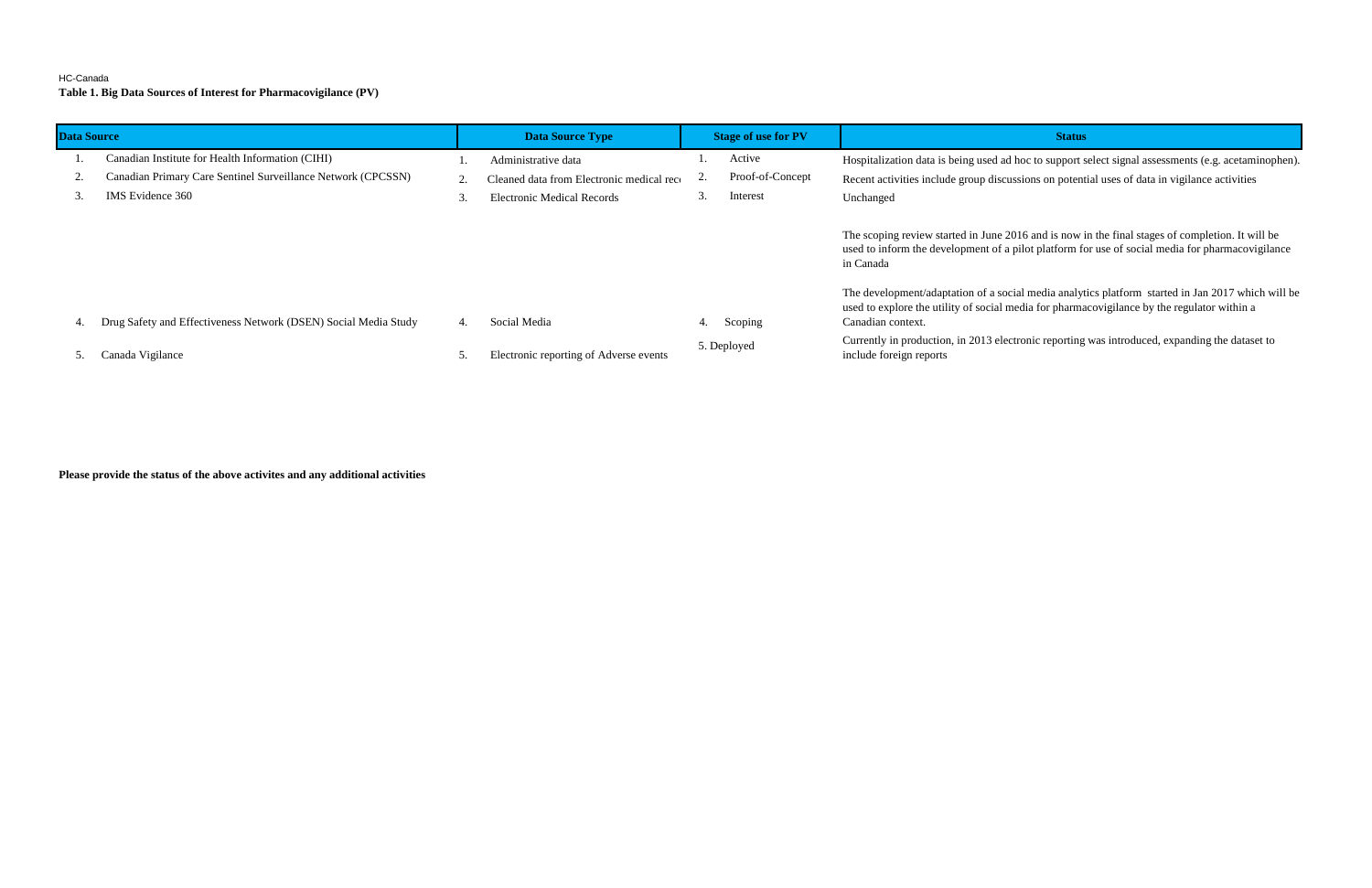# **AIFA-Italy**

## **Table 1. Big Data Sources of Interest for Pharmacovigilance (PV)**

| <b>Data Source</b>                  | <b>Data Source Type</b>                          | <b>Stage of use for PV</b> | <b>Status</b> |
|-------------------------------------|--------------------------------------------------|----------------------------|---------------|
| National Pharmacovigilance Database | Spontaneous ADRs report                          | Routine                    | Interest      |
| <b>AIFA Registries</b>              | Administrative, health and pharmacy records data | Research                   | Interest      |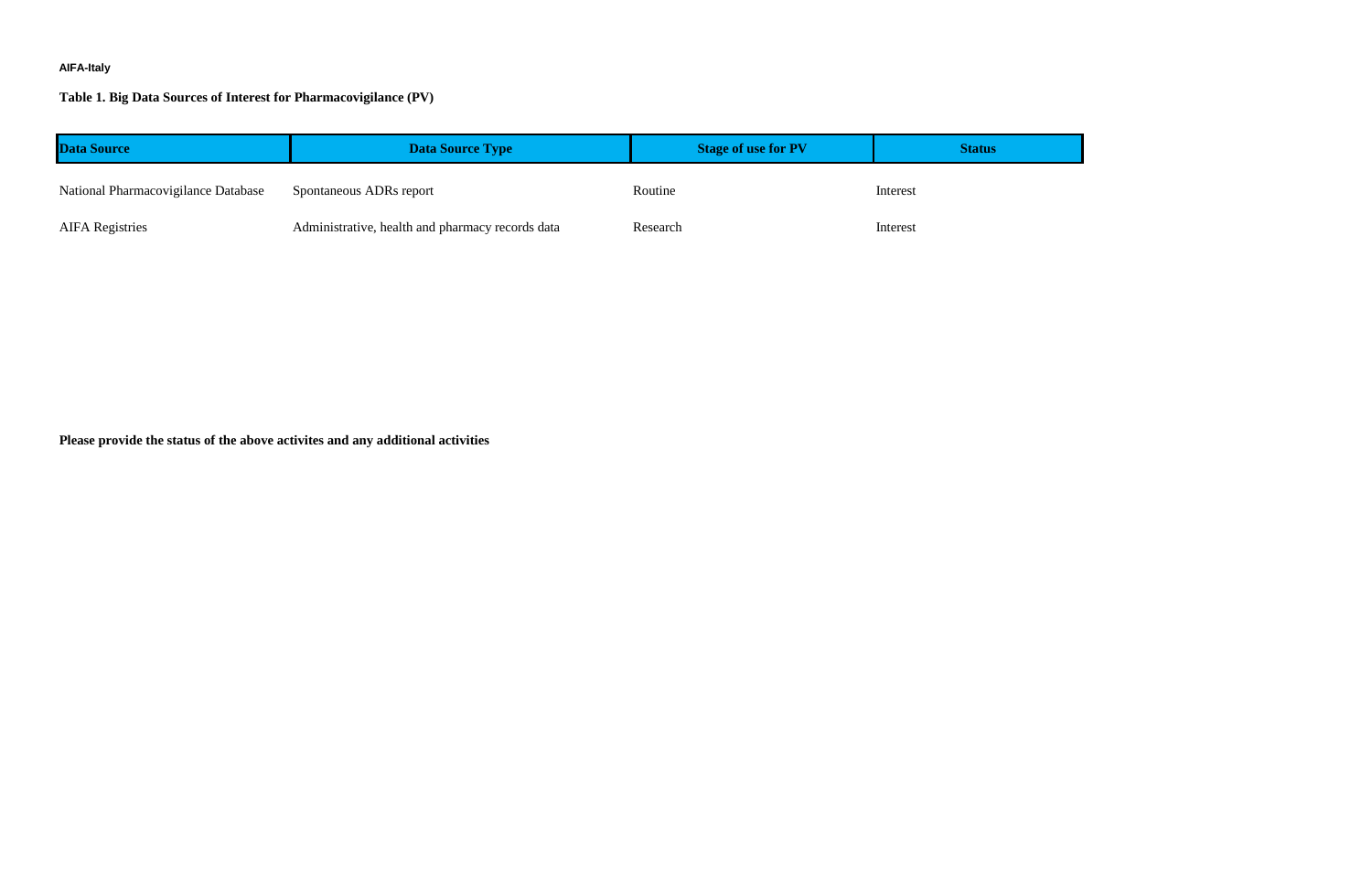#### **PMDA-Japan**

1. Medical Information Database-Network (MID-NET) 1. Distributed Electronic Medical Records 1. Pilot and Validation Full implementation planned in 2018 Full Implemetation from 2014 System Architecture started in 2016

# **Table 1. Big Data Sources of Interest for Pharmacovigilance (PV)**

| <b>Data Source</b>                                | Data Source Type                                         | <b>Stage of use for PV</b> | <b>Status</b>             |
|---------------------------------------------------|----------------------------------------------------------|----------------------------|---------------------------|
| 1. Medical Information Database-Network (MID-NET) | . Distributed Electronic Medical Records                 | I. Pilot and Validation    | Full implementation       |
| 2. Commercially available Japanese claims data    | 2. Small-scale Claims database                           | 2. Routine since 2014      | <b>Full Implemetation</b> |
| 3. Natinal Database (NDB)                         | 3. National Claims Database                              | 3. Pilot                   | Pilot ongoing             |
| 4. Clinical Innovation Network (CIN)              | 4. Patients Registries targetd for some diseases (ALS, D | 4. Project started in 2016 | System Architectu         |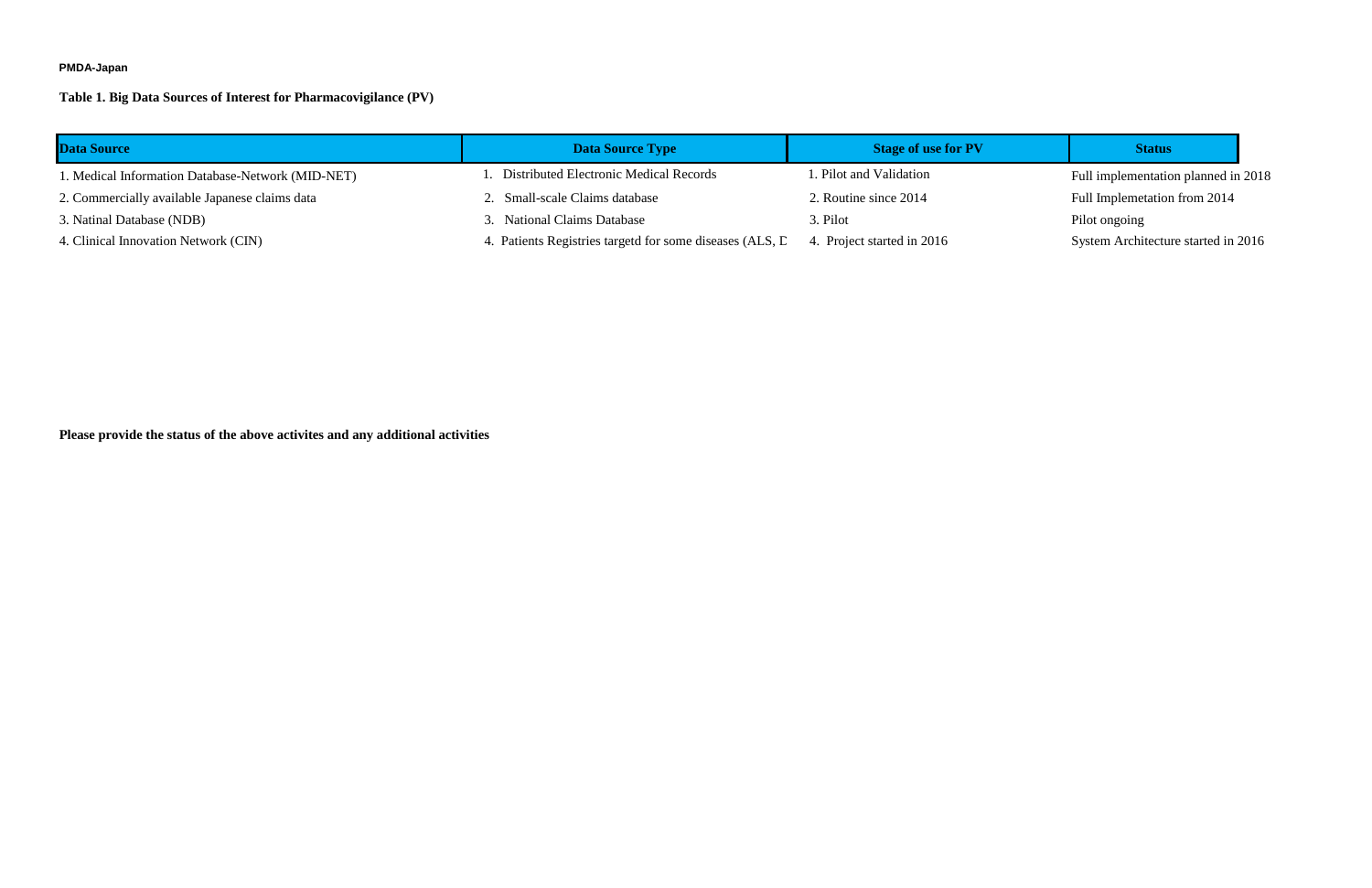#### **CBG-MEB-Netherlans**

**Table 1. Big Data Sources of Interest for Pharmacovigilance (PV)**

| <b>Data Source</b> |                                    | <b>Data Source Type</b>                                                                       |           | <b>Stage of use for PV</b> | <b>Status</b> |
|--------------------|------------------------------------|-----------------------------------------------------------------------------------------------|-----------|----------------------------|---------------|
|                    | Lareb                              | ADR reports from HCPs and patients                                                            |           | Routine                    | Ongoing       |
| 2.                 | Pharmo                             | Electronic Medical Records registries, linked to registries (eg cancer, pathology, perinatal) | $\bigcap$ | Research                   | Ongoing       |
| 3.                 | <b>IPCI</b>                        | <b>Electronic Medical Records from GPs</b>                                                    |           | Research                   | Ongoing       |
| 4.                 | <b>ERGO</b>                        | Population-based cohort study in elderly living in Rotterdam                                  | 4.        | Research                   | Ongoing       |
| 5.                 | LASA                               | Population-based cohort study in elderly in multiple areas in NL                              |           | Research                   | Ongoing       |
| 6.                 | <b>NIVEL Primary Care database</b> | <b>Electronic Medical Records from GPs</b>                                                    | 6.        | Routine and Research       | Ongoing       |
|                    | <b>IKNL</b>                        | Dutch cancer registry                                                                         |           | Research                   | Ongoing       |
| 8.                 | <b>WEB-RADR</b>                    | <b>Collaboration to Mine Social Media for PhV</b>                                             | 8.        | Research                   | Ongoing       |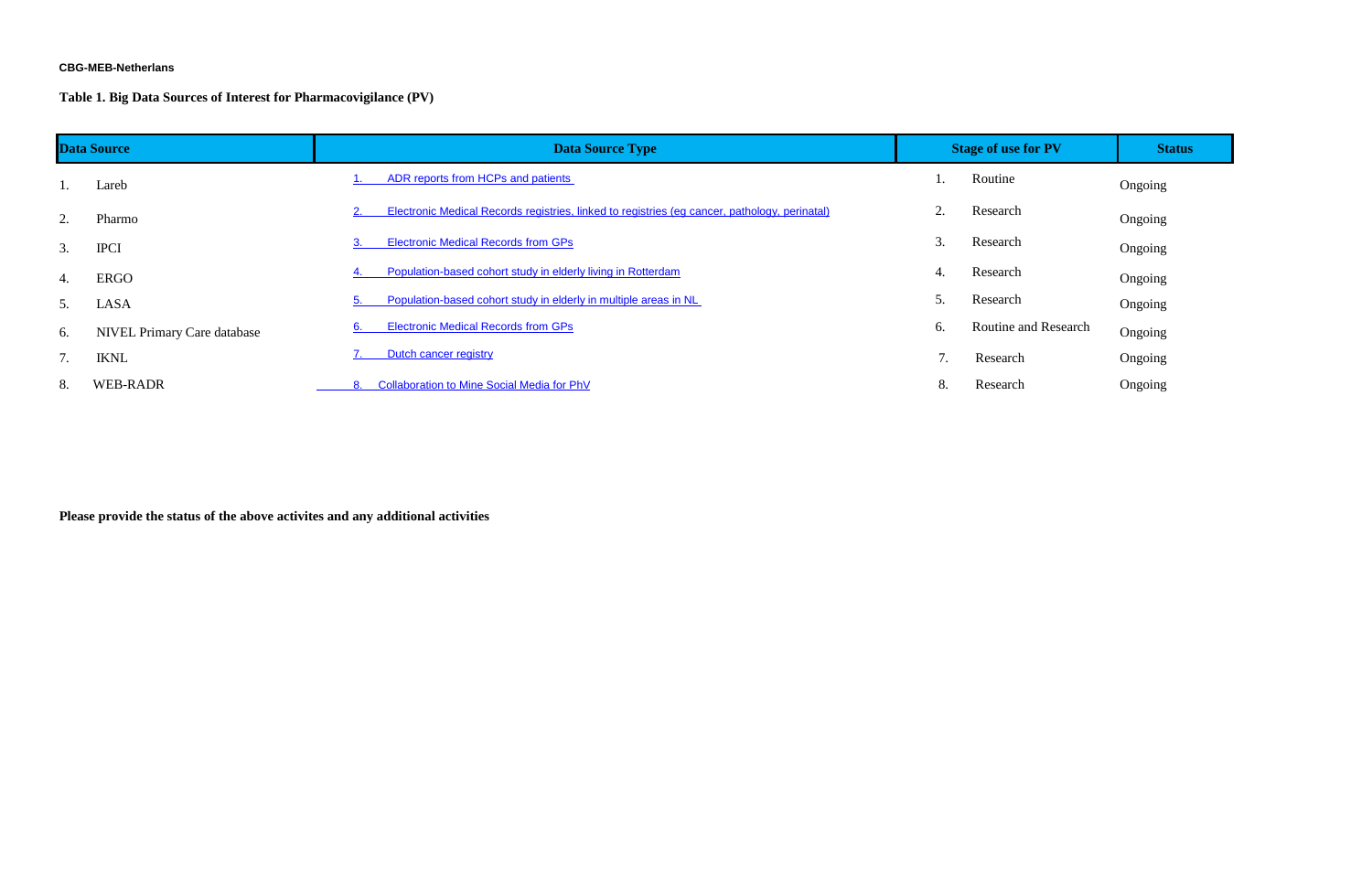### **MOH-New Zealand**

**Table 1. Big Data Sources of Interest for Pharmacovigilance (PV)**

| <b>Data Source</b>                                                                           | <b>Data Source Type</b>                                                                                                                      | <b>Stage of use for PV</b> | <b>Status</b>       |
|----------------------------------------------------------------------------------------------|----------------------------------------------------------------------------------------------------------------------------------------------|----------------------------|---------------------|
| The Centre for Adverse Reactions Monitoring (CARM)                                           | ADR reports from HCPs and patients                                                                                                           | Routine                    | Ongoing             |
| <b>National Collections</b>                                                                  | Health and disability information (eg, mortality, cancer registry, laboratory testing, pharmaceutical collection for subsidised dispensings) | Research                   | Ongoing             |
| Electronic prescribing and administration (ePA)                                              | Electronically recorded prescribing, dispensing and administration of medicines                                                              | Interest                   | Under consideration |
| Medication Error Reporting Programme (MERP) with the Health Safety Quality Commission (HQSC) | Medication error reports (and close calls) from HCPs                                                                                         | Research                   | Ongoing             |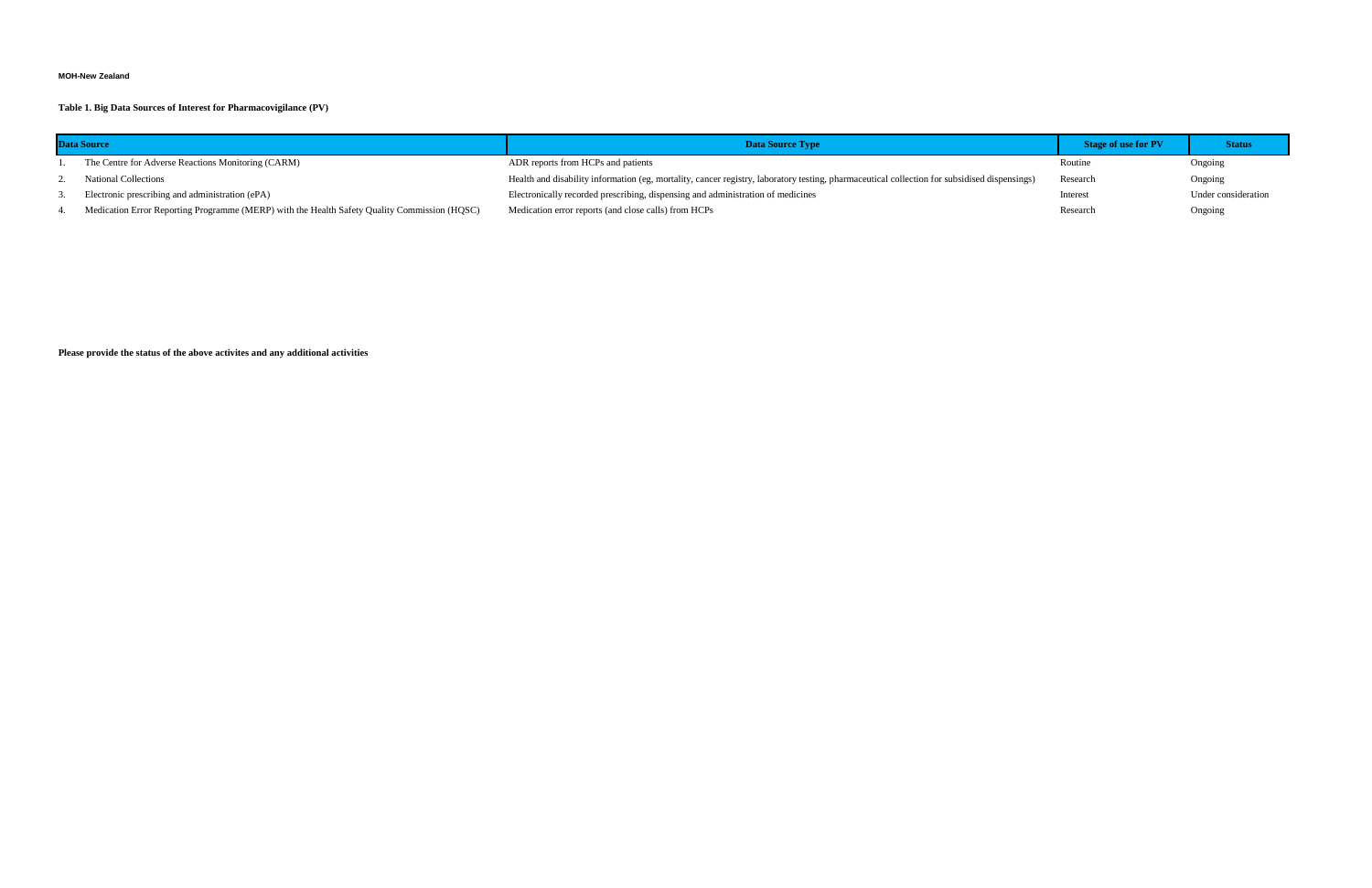### **Health-South Africa**

# **Table 1. Big Data Sources of Interest for Pharmacovigilance (PV)**

| <b>Data Source</b> |                                               | <b>Data Source Type</b>                                                               | <b>Stage of use for PV</b> | <b>Status</b> |
|--------------------|-----------------------------------------------|---------------------------------------------------------------------------------------|----------------------------|---------------|
|                    | <b>Pregnancy Registry</b>                     | Sentinel cohort                                                                       | Routine                    |               |
| 2.                 | <b>Targeted Spontaneous reports</b>           | ADR reports                                                                           | Routine                    |               |
| 3.                 | Spontaneous reports                           | ADR reports                                                                           | Routine                    |               |
| 4.                 | Surveillance and health information system 4. | Administrative health data, electronic laboratory, admission and pharmacy records     | Under exploration          |               |
| 5.                 | Published or unpublished local studies        | HIV/AIDS and TB Cohorts hospital active ADR surveillance studies, and clinical trials | Routine                    |               |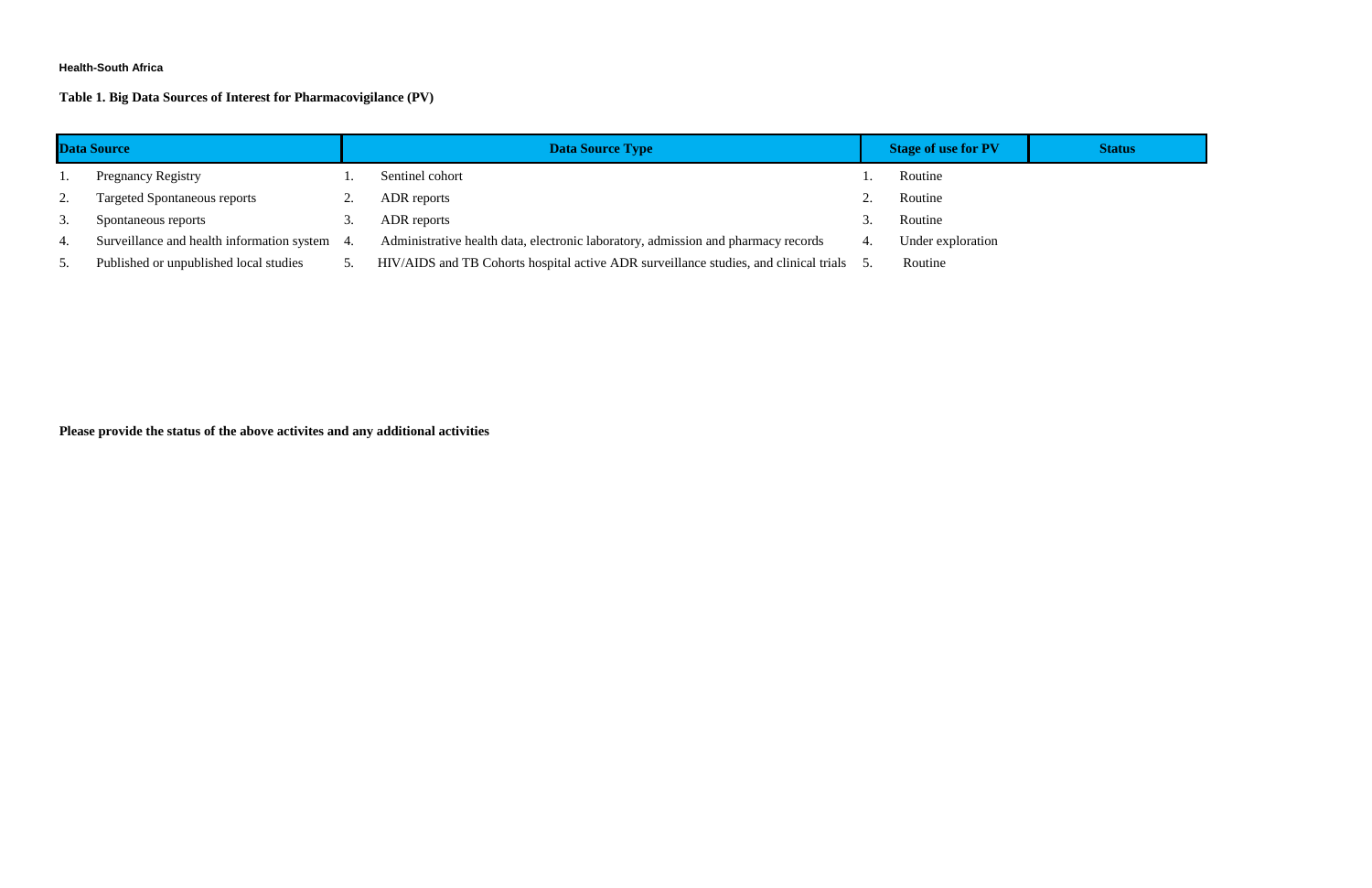#### **MPA-Sweden**

# **Table 1. Big Data Sources of Interest for Pharmacovigilance (PV)**

| Data Source                                                                                                    | <b>Data Source Type</b>                           | <b>Stage of use for PV</b>                               | <b>Status</b> |
|----------------------------------------------------------------------------------------------------------------|---------------------------------------------------|----------------------------------------------------------|---------------|
| <b>Quality Registries</b>                                                                                      | Clinical register                                 | Data submitted from Quality records v Routine            |               |
| <b>Medical Record System</b>                                                                                   | Electronic Health records                         | Pilot planned for direct reporting from Pilot study 2017 |               |
| ADR and genetic factors. International study using spontaneous reports as a source to study specific diagnosis | Spontaneous ADRs                                  | Use of reports registered at the MPA Research            |               |
| The Swedish Poisons Informations Centre                                                                        | Clinical register                                 | Cases of intoxication when using drug Ongoing            |               |
| The Swedish Medical Birth Register                                                                             | Clinica register                                  | Interest                                                 | Interest      |
| Other national Health registries e.g. Admitted Patient Data Collection and the Cancer Register                 | Clinical register                                 | Data collection and compilation in diff ad hoc           |               |
| The MPA ADR database                                                                                           | ADR from HCPs and patient Regular and routine use |                                                          | Ongoing       |
| Published studies                                                                                              | ADR reports / information                         | Regular and routine use                                  | Ongoing       |
|                                                                                                                |                                                   |                                                          |               |

**Please provide the status of the above activites and any additional activities**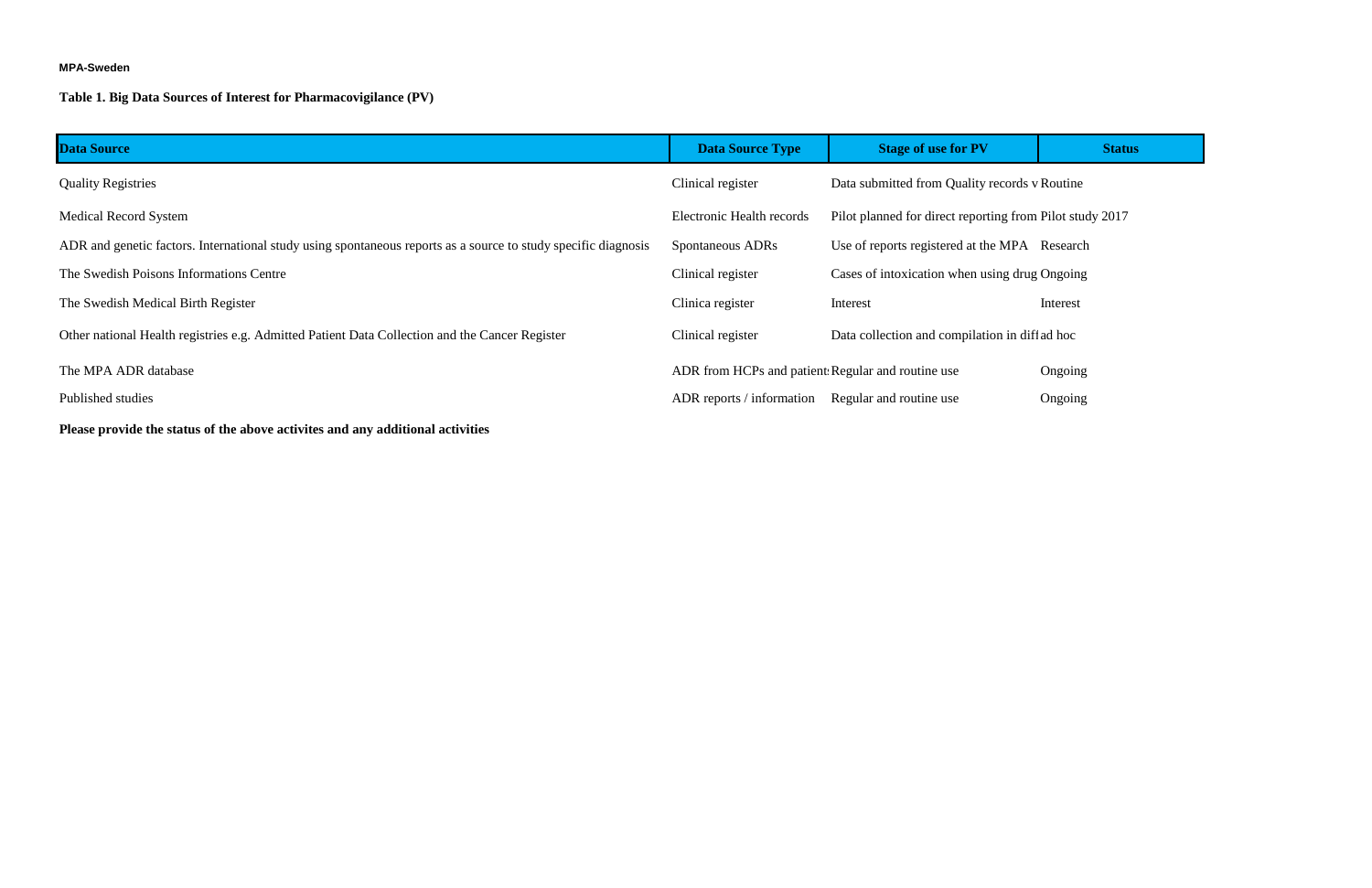### **Swissmedic-Switzeland**

**Table 1. Big Data Sources of Interest for Pharmacovigilance (PV)**

| <b>Data Source</b>                     | <b>Data Source Type</b>      | <b>Stage of use for PV</b> | <b>Status</b> |
|----------------------------------------|------------------------------|----------------------------|---------------|
| 1. National Pharmacovigilance Database | 1. Spontaneous ADRs Reports  | 1. Routine                 | l. Interest   |
| 2. eHealth Suisse                      | 2. Electronic Health Records | 2. Interest                | 2. Interest   |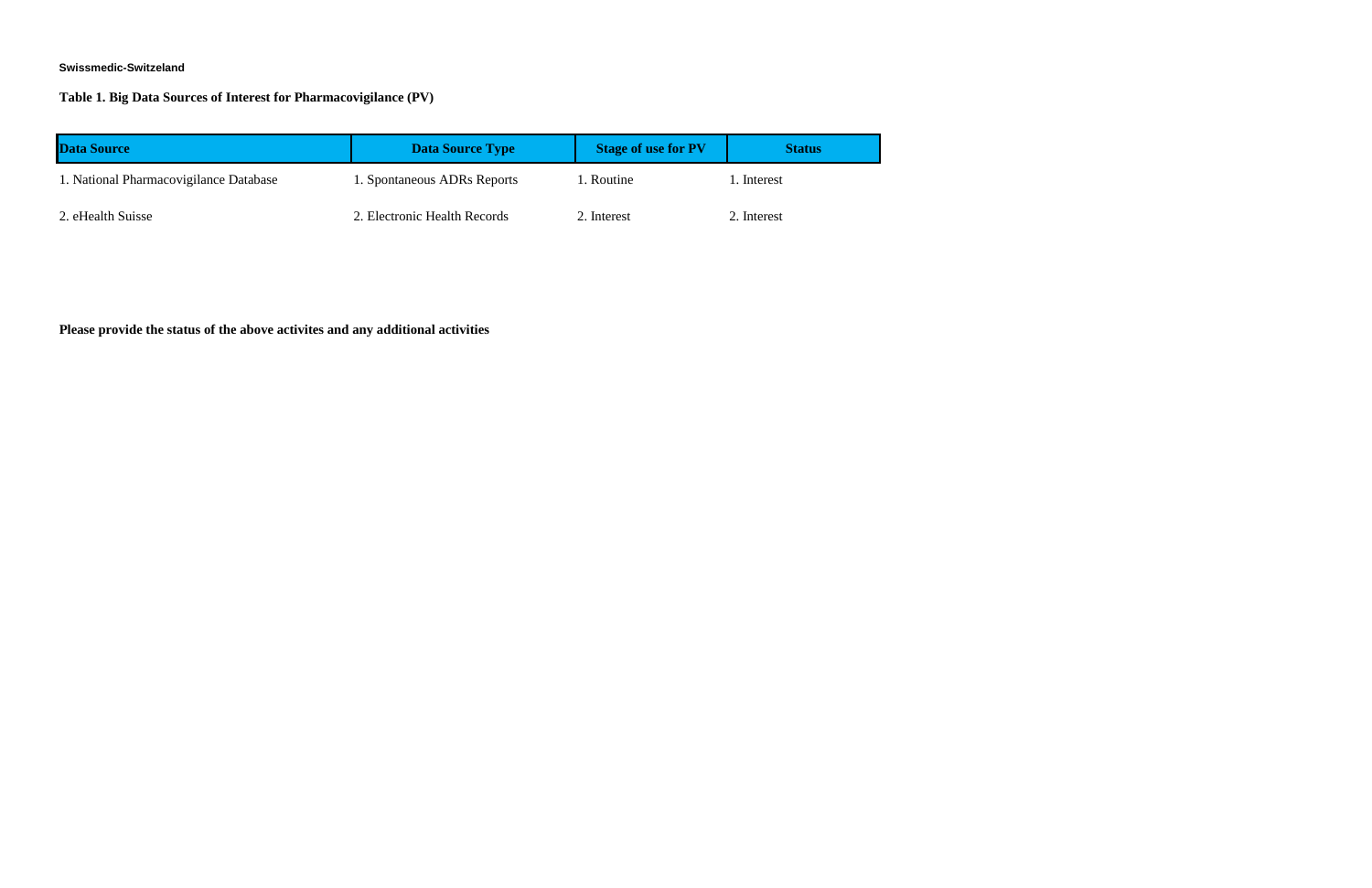# **MHRA-UK**

**Table 1. Big Data Sources of Interest for Pharmacovigilance (PV)**

| <b>Data Source</b> |                                                   | <b>Data Source Type</b> |                                           | <b>Stage of use for PV</b> | <b>Status</b> |
|--------------------|---------------------------------------------------|-------------------------|-------------------------------------------|----------------------------|---------------|
| . .                | <b>Clinical Practice Research Datalink (CPRD)</b> |                         | Distributed Electronic Medical Records    | <b>Routine</b>             |               |
| <u>.</u>           | WEB-RADR                                          |                         | Collaboration to Mine Social Media for PV | Research                   |               |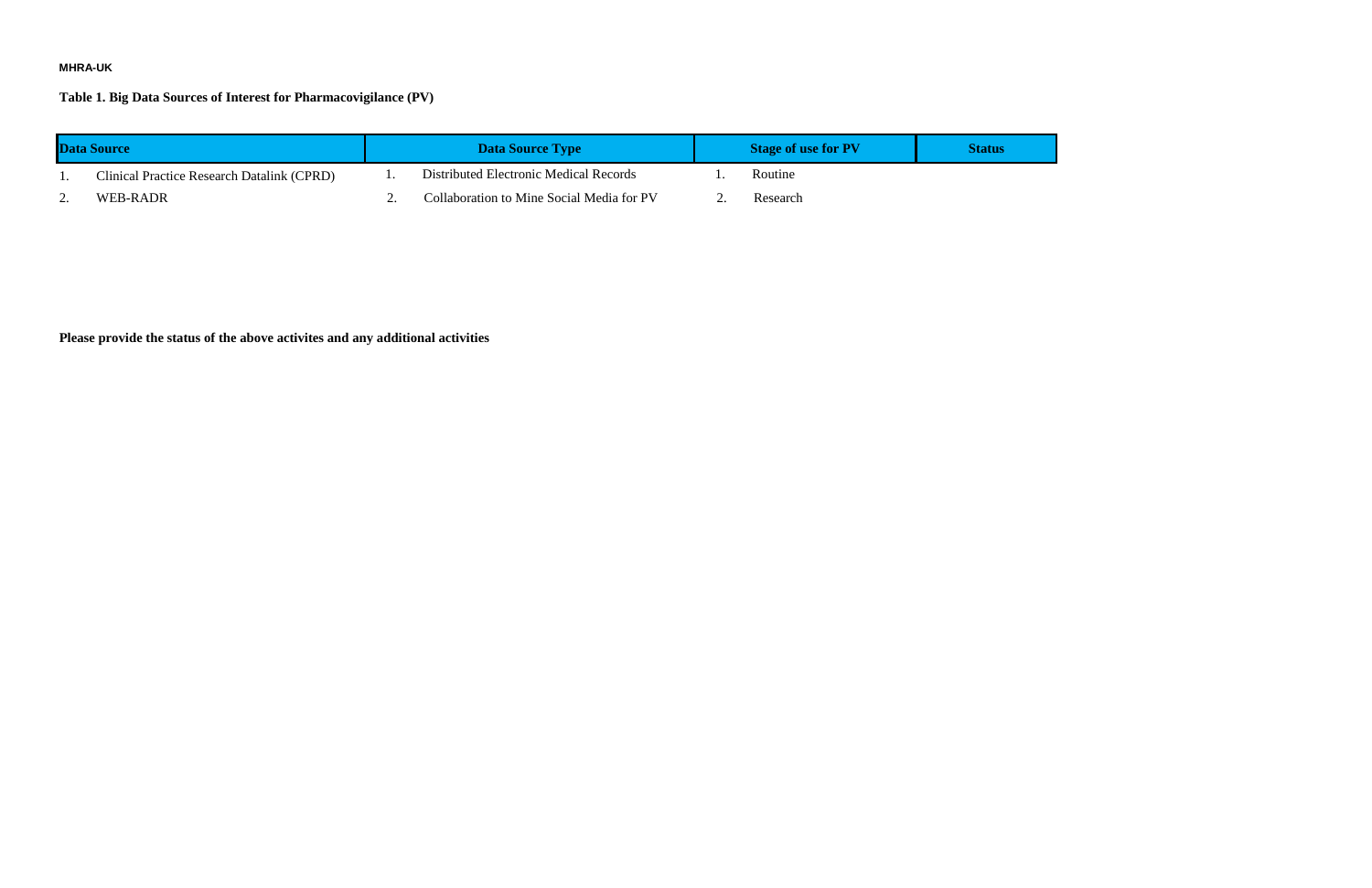# **EMA**

# **Table 1. Big Data Sources of Interest for Pharmacovigilance (PV)**

| <b>Data Source</b>         | <b>Data Source Type</b>                                                                                                                                                                                                                                                                                                                                                                                                                                                                                                                                                                                                                              | <b>Stage of use for PV</b>                                 | <b>Status</b> |
|----------------------------|------------------------------------------------------------------------------------------------------------------------------------------------------------------------------------------------------------------------------------------------------------------------------------------------------------------------------------------------------------------------------------------------------------------------------------------------------------------------------------------------------------------------------------------------------------------------------------------------------------------------------------------------------|------------------------------------------------------------|---------------|
| <b>THIN</b>                | Longtitudinal database of UK primary care<br>electronic health record                                                                                                                                                                                                                                                                                                                                                                                                                                                                                                                                                                                | Routine                                                    |               |
| <b>IMS</b>                 | Longtitudinal database of primary care<br>electronic health record in Germany and<br>France                                                                                                                                                                                                                                                                                                                                                                                                                                                                                                                                                          | Routine                                                    |               |
| Eudravigilance             | Adverse drug reaction database                                                                                                                                                                                                                                                                                                                                                                                                                                                                                                                                                                                                                       | Routine                                                    |               |
| <b>PSUR Repository</b>     | Single central platform for PSURS and<br>related documents used by all regulatory<br>authorities and pharmaceutical companies<br>in EU                                                                                                                                                                                                                                                                                                                                                                                                                                                                                                               | Routine                                                    |               |
| <b>EPITT</b>               | Tracking table of pharmacovigilance<br>issues discussed within the EU Regulatory<br>network                                                                                                                                                                                                                                                                                                                                                                                                                                                                                                                                                          | Routine                                                    |               |
| Regulatory submissions     | Extedo Universal Review system (EURS) -<br>contains all documents relevant to a<br>marketing Application. For example all<br>new versions of RMPS are automatically<br>uploaded on submission                                                                                                                                                                                                                                                                                                                                                                                                                                                        | Routine                                                    |               |
| Article 57 database        | The Article 57 database (also known as<br>the eXtended EudraVigilance Medicinal<br>Product Dictionary) is a repository of<br>structured and quality-assured information<br>on medicinal products authorised in the<br>EEA (i.e. nationally and centrally<br>authorised products). The database<br>contains around 500,000 current, unique<br>medicinal product entries submitted by<br>marketing-authorisation holders (MAHs)<br>under the Article 57(2) requirements.                                                                                                                                                                               | Routine                                                    |               |
| PROTECT ADR database       | The PROTECT ADR database is a<br>downloadable Excel file listing of all<br>MedDRA PT or LLT adverse drug<br>reactions (ADRs). It is a structured Excel<br>database of all adverse drug reactions<br>(ADRs) listed in section 4.8 of the<br>Summary of Product Characteristics (SPC)<br>of medicinal products authorised in the EU<br>according to the centralised procedure. It is<br>based exclusively on MedDRA terminology<br>and updated annually. The database also<br>includes information on gender, causality,<br>frequency, class warning and source of<br>information for ADRs for which additional<br>information is provided in the SPC. | Routine                                                    |               |
| Clinical trial data portal | EMA-managed website providing<br>registered users access to a database of<br>published clinical data.                                                                                                                                                                                                                                                                                                                                                                                                                                                                                                                                                | Under development - not currently in use<br>for PHV issues |               |